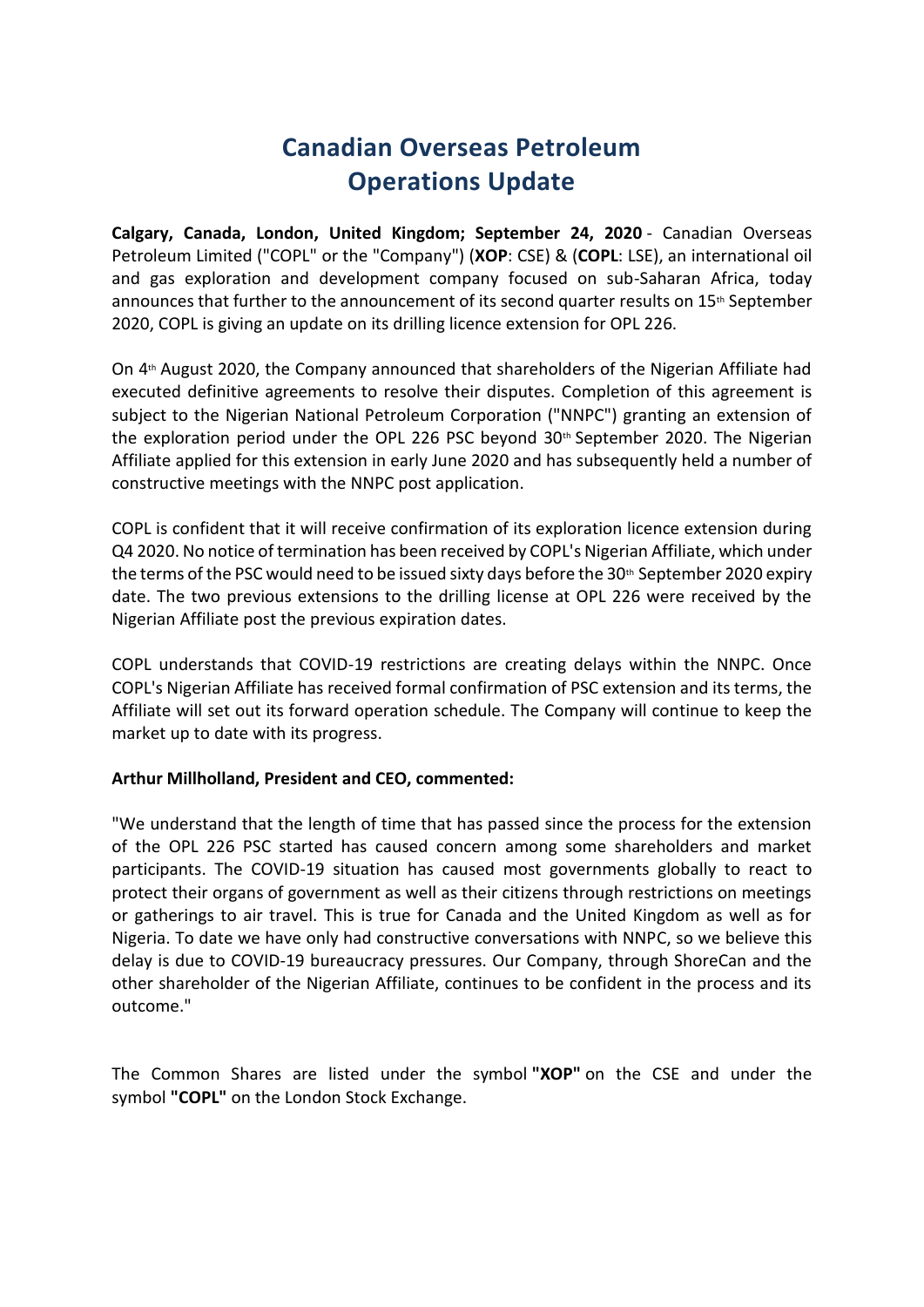## **About the Company:**

The Company is actively pursuing opportunities in Nigeria and sub-Saharan Africa in partnership with Shoreline Energy International Limited ("Shoreline") as part of its strategy to generate stable cash flow from secure offshore and onshore assets. The Company and Shoreline, through their jointly held affiliated company Shoreline Canadian Overseas Petroleum Development Corporation ("ShoreCan"), currently hold 80% of the share capital and have taken over the management of Essar Exploration and Production Limited (Nigeria) ("Nigerian Affiliate" or the "Affiliate"). On August 4, 2020 the Company announced that the shareholders of the Nigerian Affiliate had executed definitive agreements to resolve their disputes. Completion is ongoing, and when completed ShoreCan's shareholding in the Affiliate will change in accordance to the terms outlined in the Press Release. The Affiliate holds an attractive oil appraisal and development project in shallow to mid-water offshore Nigeria on its 100% holding in OPL 226. In other ventures, ShoreCan has been indicatively awarded an exploration license onshore Mozambique in the 5th Licensing Round adjacent to the producing Pande-Temane Gas and light oil field complex.

## **For further information, please contact:**

#### **Mr. Arthur Millholland, President & CEO**

Canadian Overseas Petroleum Limited Tel: + 1 (403) 262 5441

### **Cathy Hume**

CHF Investor Relations Tel: +1 (416) 868 1079 ext. 231 Email: cathy@chfir.com

#### **Charles Goodwin**

Yellow Jersey PR Limited Tel: +44 (0) 77 4778 8221 Email: copl@yellowjerseypr.com

*This news release contains forward-looking statements. The use of any of the words "initial, "scheduled", "can", "will", "prior to", "estimate", "anticipate", "believe", "should", "forecast", "future", "continue", "may", "expect", and similar expressions are intended to identify forward-looking statements. The forward-looking statements contained herein are based on certain key expectations and assumptions made by the Company, including, but not limited to, the ability to raise the necessary funding for operations, delays or changes in plans with respect to exploration or development projects or capital expenditures. Although the Company believes that the expectations and assumptions on which the forward-looking statements are based are reasonable, undue reliance should not be placed on the forward-looking statements since the Company can give no assurance that they will prove to be correct since forward-looking statements address future events and conditions, by their very nature they involve inherent risks and uncertainties most of which are beyond the control of Canadian Overseas Petroleum Ltd. For example, the uncertainty of reserve estimates, the uncertainty of estimates and projections relating to production, cost overruns, health and safety issues, political and environmental risks, commodity price*